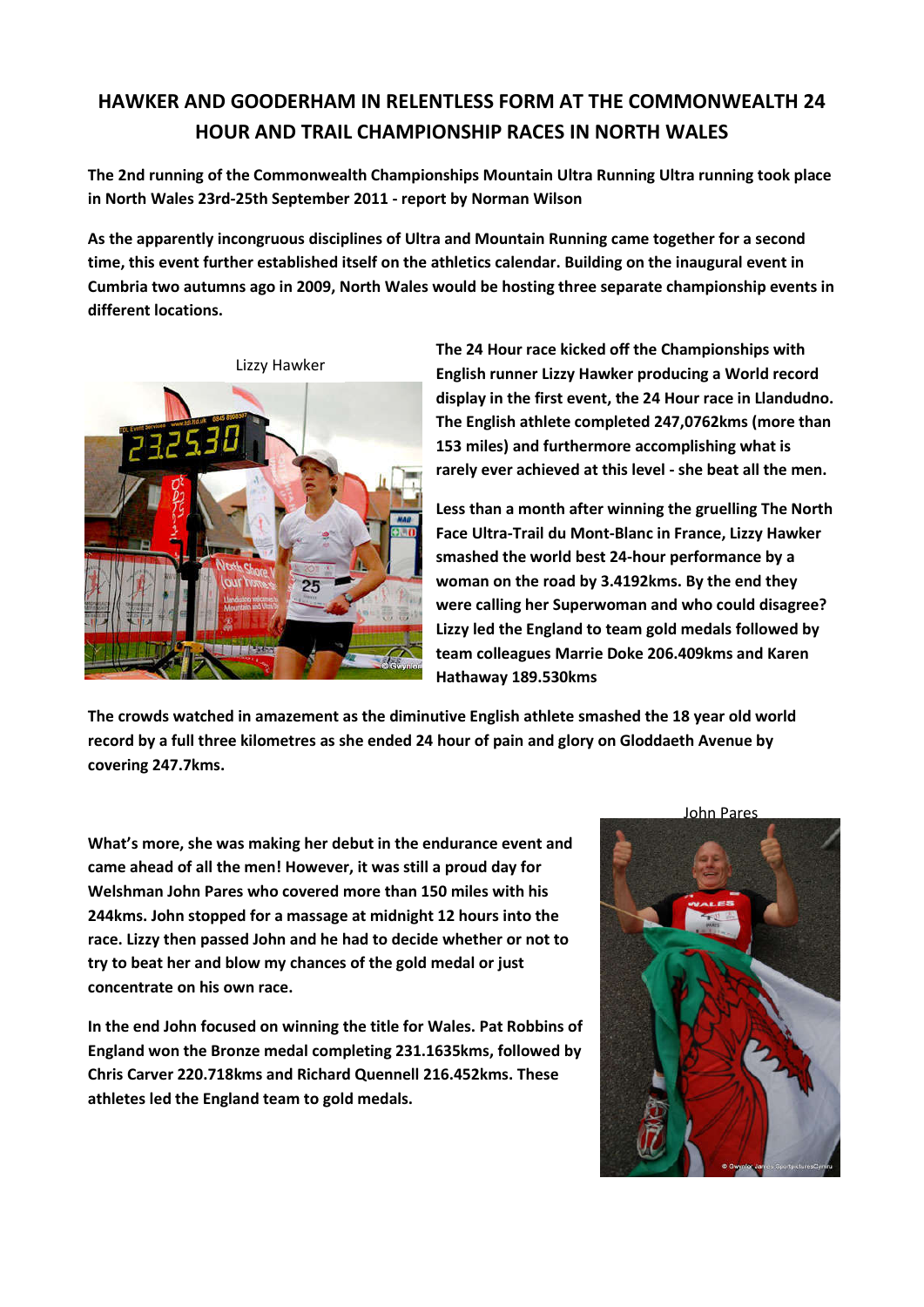**On the Saturday the second Championship event took place in Llanberis - a further 30 miles along the north Wales coast. England's Lizzie Adams won the Women's 8km mountain race. Conditions for the race saw rain and mist veil Moel Eilio in the shadow of Snowdon. James McMullan (England) was clearly inspired by Adams and Hawker's success as he battled from fourth to first in the Commonwealth mountain race to hold off the strong Scottish challenge to win the Men's 12km race. England took both the Men's and Women's team titles.**

**On the Sunday the Commonwealth Trail Championship was held further up the coast in Newborough Forest, Anglesey over a course of 53.73KMS. There were some world class athletes entered from Kenya and Zambia and also Huw Lobb of England and Richie Gardiner of Wales. Richie had been disappointed to miss out on competing in the marathon at last year's Commonwealth Games but now stepped up superbly to ultra distance by taking the gold on the very tough trail course.**

**Not panicking when the Kenyan and Zambian athletes went off quickly from the start, Richie Gardiner and Emma Gooderham ran a controlled first 10k. After 21kms Tum from Kenya held a 11sec lead over Chintalia from Zambia and Emma Gooderham of England was leading Scotland's Angela Mudge who had finished second in the World Trail Championship in 2009. Gardiner however was more than six minutes off the pace in fourth. But as the first three dropped out at various stages, Gardiner's more consistent pace saw him into the lead in the late stages of the race over a tough course which included stretchess across a beach and sand dunes, as well as a mixture of gravel trail and grass with a tough climb on each lap.**

Emma Gooderham



**Emma Gooderham won the Women's title as she confirmed her position as one of the World's best short ultra runners. Having won the IAU 50KM World Trophy Final in August in a World age best performance and she added the Commonwealth title to her CV with a time of 3hrs-53mins-50sec beating a world class athletes in the Trails including Scotland's Angela Mudge by more than 11 minutes. Australia's Kirstin Bull was third. Helen Taranowski and Kate Bailey supported Gooderham as England took the team title.**

**In the Men's' Team race Paul Fernandez finished 7th, Julian Rendall 9th, Russell Maddams 10th ensuring that England won the Silver team medals.**

**N.B. The website** *www.cmudc2011.org* **has reports and photos from all the Championship races.**

**Kind Regards**

**Norman**

**Tel 01452 722720**

**Mobile 07917 402932**